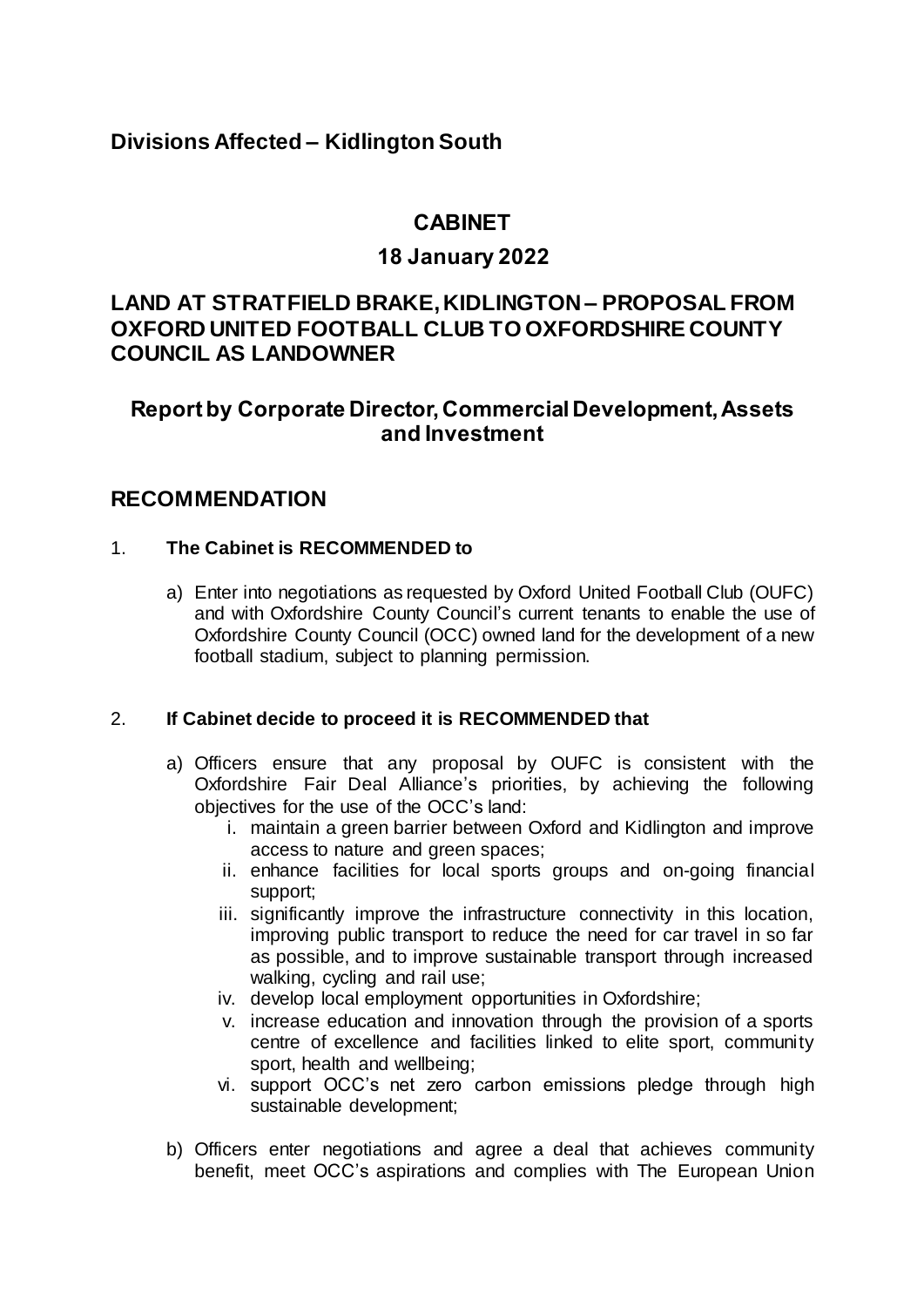(Future Relationship) Act 2020 and is in accordance with S.123 of the Local Government Act 1972.

c) Cabinet agree delegated authority to the Corporate Director, Oxfordshire County Council – Commercial Development, Assets and Investment, in consultation with the Portfolio Holder for Finance & Property, to agree financial terms and to instruct OCC Legal Services accordingly.

## **Executive Summary**

- 3. Oxford United Football Club (OUFC) have approached OCC and requested that OCC transfer c.18 hectares (44.48 acres) of land for the development of a new 18,000 capacity football stadium with ancillary leisure and commercial facilities to include, hotel, retail, conference, and training/community grounds.
- 4. OUFC's proposal requests that the majority of OCC's freehold land holding at Stratfield Brake be transferred to them for a term of 250 years. The land is currently leased out to three tenants by OCC being CDC (who in turn sub-lease to Kidlington Parish Council and Water Eaton and Gosford Parish Council), The Woodland Trust and Foxcotte Fencing Limited.
- 5. Taking account of this Council's commitment to maintaining access to nature, Officers have excluded from the proposal land leased from OCC by The Woodland Trust (c. 2.8 ha / 7 acres).
- 6. An 'Ethical Wall' has been put in place to avoid potential conflicts of interest between OCC and CDC and to ensure that the interests of each Council are represented independently by named officers.

## **Background**

- 7. OCC purchased part of the land at Stratfield Brake in 1937, to provide a strategic gap between north Oxford and Kidlington – the site is in the Green Belt. If all the various sites allocated for residential development in the Local Plans are built out, it would become an important piece of land preventing the 'coalescence of the settlements'. Consequently, any proposal for the use of this land must provide solutions to maintain a green barrier that is accessible to the public. This will include efforts by officers to identify additional land at Stratfield Brake that could be purchased by OCC to maintain a strategic green belt gap.
- 8. Part of the site is already sports ground. If a decision is made to support OUFC's proposal, the cost to replace facilities of at least a comparable standard as the existing community sports facilities at Stratfield Brake will be the responsibility of OUFC. Furthermore, the community sports facilities will be reprovided in such quantity and quality as agreed with the local planning authority and community clubs, and the annual operational costs for the community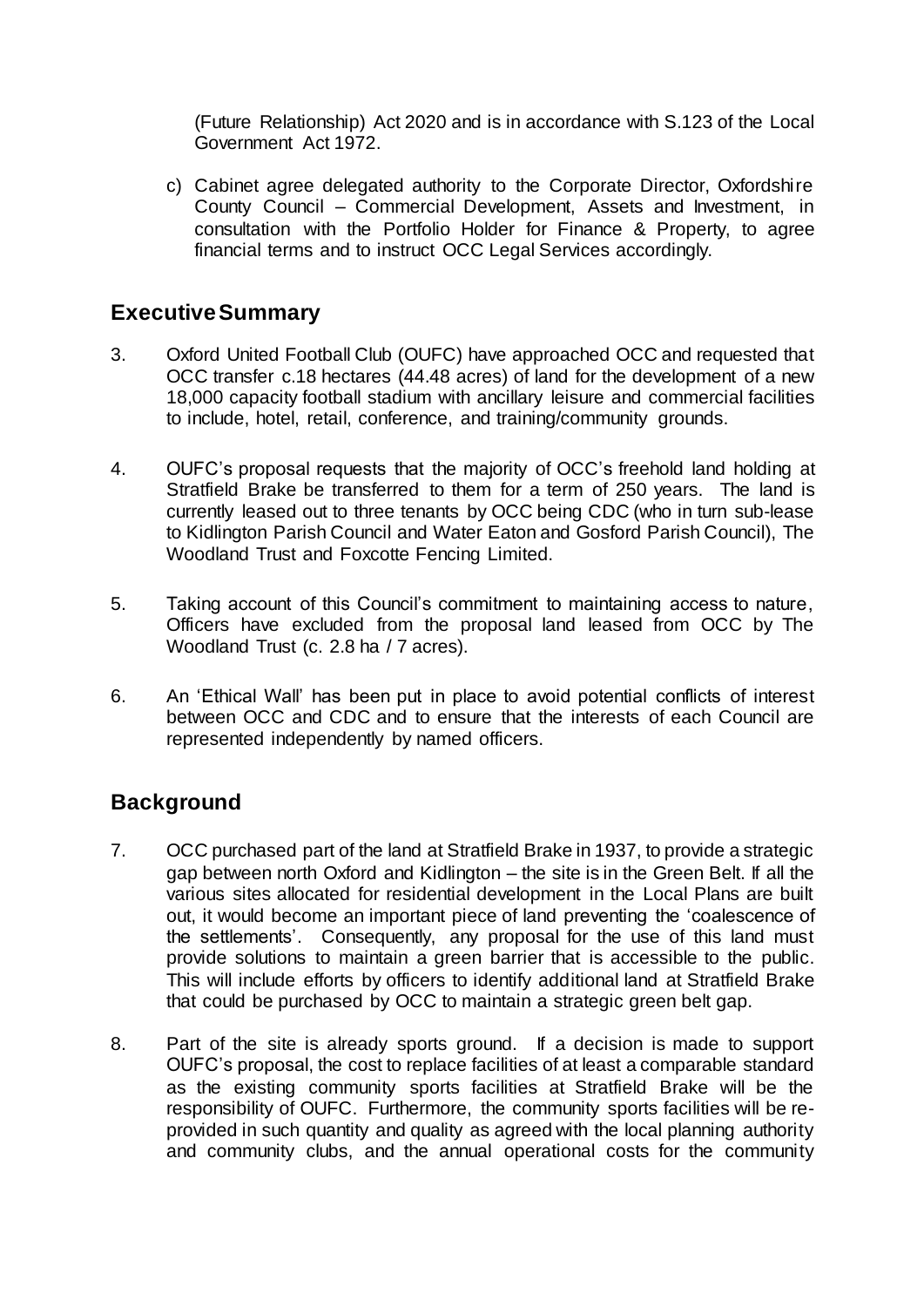sports facilities will be taken on as the responsibility of OUFC for the full term of their lease.

### **Land Ownership**

9. The aerial photo below shows the area of land subject to the proposal within its wider context.



10. The aerial photo below shows the area of land subject to the proposal.

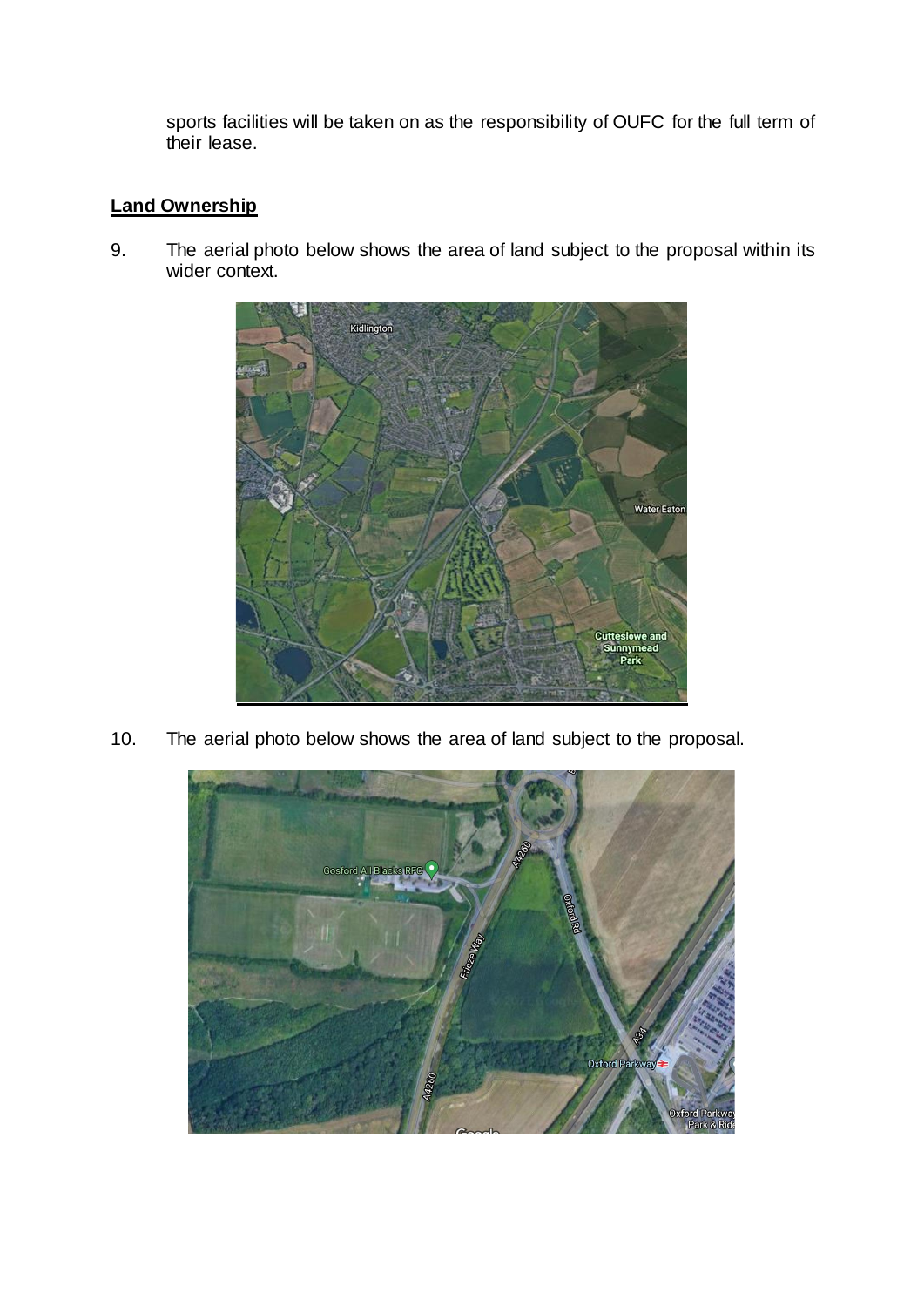## **Key Issues**

- 11. OCC have received a proposal from OUFC to acquire a 250 year long-leasehold interest in the land. OUFC propose that the lease would be taken in the name of a corporate entity, owned 100% by Oxford United Directors shareholders, to be set up to develop the scheme. If the Club should cease to exist, the headlease will allow it to be leased to another professional football club. Any sublease of the Stadium site will require the Stadium to remain in place with community sports taking place in it at times when it is not being used for professional football. The Club would be required to register the stadium as an 'Asset of Community Value' to safeguard the future of the asset.
- 12. Whilst the proposal is for OUFC to lease c.18 hectares (44.48 acres) it may be helpful to note that the existing sports facilities comprises c.10 ha (25 acres) which will be subsumed into the proposal.
- 13. OUFC request that the remainder of the OCC land not utilised for the Stadium may be sublet as a whole or in parts by the corporate entity of OUFC, at a market rent to operators providing commercial and leisure facilities such as retail, hotel and conference facilities. All of these would, of course, be subject to planning approval. It is understood that the revenue from these is required to fund the construction of the Stadium. In the event that the OUFC fold and no professional football club can be found to sublease the Stadium, the entire headlease is assigned to the landlord.
- 14. Part of the site is a sports ground as shown on the plan above. OCC is not in possession / control of the sports ground, having leased the majority of it out until 2097 to CDC at a rent of £1 per annum, who have in turn sub-let to Kidlington Parish Council (KPC) for a similar term. There are no break clauses in these leases, hence there would need to be a tripartite agreement for any early surrender and all three Councils would need to satisfy themselves that they are receiving best value under any future arrangement. Negotiations would need to take into account that local clubs use the sports ground and it would be vital to ensure that community use of the site is secured for the future.
- 15. An area of land to the west of CDC's interest, which is leased out by OCC to The Woodland Trust, was originally included within OUFC's proposals. However, this has now been excluded. Officers will continue to challenge OUFC's design proposals to ensure that the minimum amount of Green Belt land is developed upon. They will also seek to maximise increases in public access to green spaces as a result of the proposals (e.g. to the triangular piece of land which is currently inaccessible).
- 16. The triangular piece of land is let on a short-term basis to Foxcotte Fencing Limited at a rent of £418 per annum, with the ability for OCC to break the lease on 12 months' notice.
- 17. Any decision to support the development of this land located within the Green Belt, should take into consideration the reason that OCC acquired this land, being to prevent the 'coalescence of the settlements' and to provide a strategic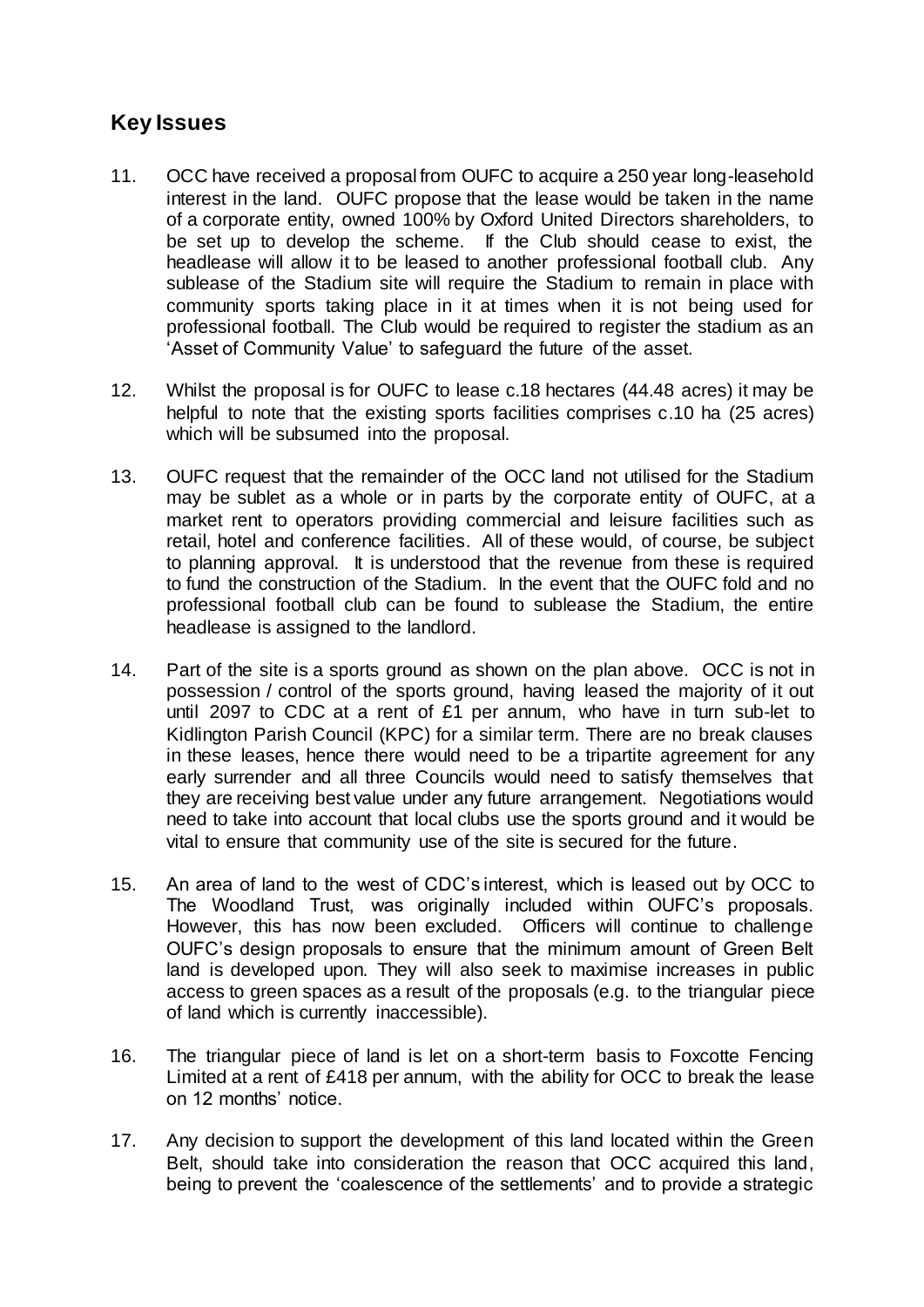gap between north Oxford and Kidlington. Officers recognise that the loss of Green Belt is a challenge in terms of National Planning Policy and political perception. The land hatched below, being approximately 18.6ha (46 acres), is let by OCC to The Woodland Trust, and Officers will ensure that none of this land will be included in any agreement with OUFC.



- 18. The proposal provides opportunities to significantly improve the infrastructure connectivity in this location and to work with key stakeholders (including local Sports Clubs) to enhance facilities for the benefit of the local community. OUFC are committed to supporting OCC's net zero Carbon emissions pledge to new developments and to improving public transport to reduce the need for car travel in so far as is possible.
- 19. CDC are the local planning authority. Under the terms of the proposal OUFC are entirely responsible for obtaining planning permission subject to approval from OCC as landowner. It should also be noted that OCC will be Statutory Consultee in any planning application.
- 20. To enable OCC to conclude negotiations with the various leaseholders and for OUFC to obtain satisfactory detailed planning consent for a new Stadium, an early decision as to whether to proceed in principle is required so that legal and pre-planning due diligence can be concluded by May 2022, a planning application submitted by May 2023 and construction of the new Stadium to be completed by May 2026.
- 21. The reason for the OUFC proposal is as a result of the Club's plans to relocate their existing facilities from the Kassam Stadium and to construct a new stadium with ancillary leisure facilities, thereby providing a new home for the Club within a new 'leisure destination hub' supporting growth in tourism, leisure, and employment within Oxfordshire. OUFC's agreement to play at the Kassam Stadium ends in May 2026, after which the Club have nowhere to play. Consequently, there is a short window of opportunity for them to find a new home.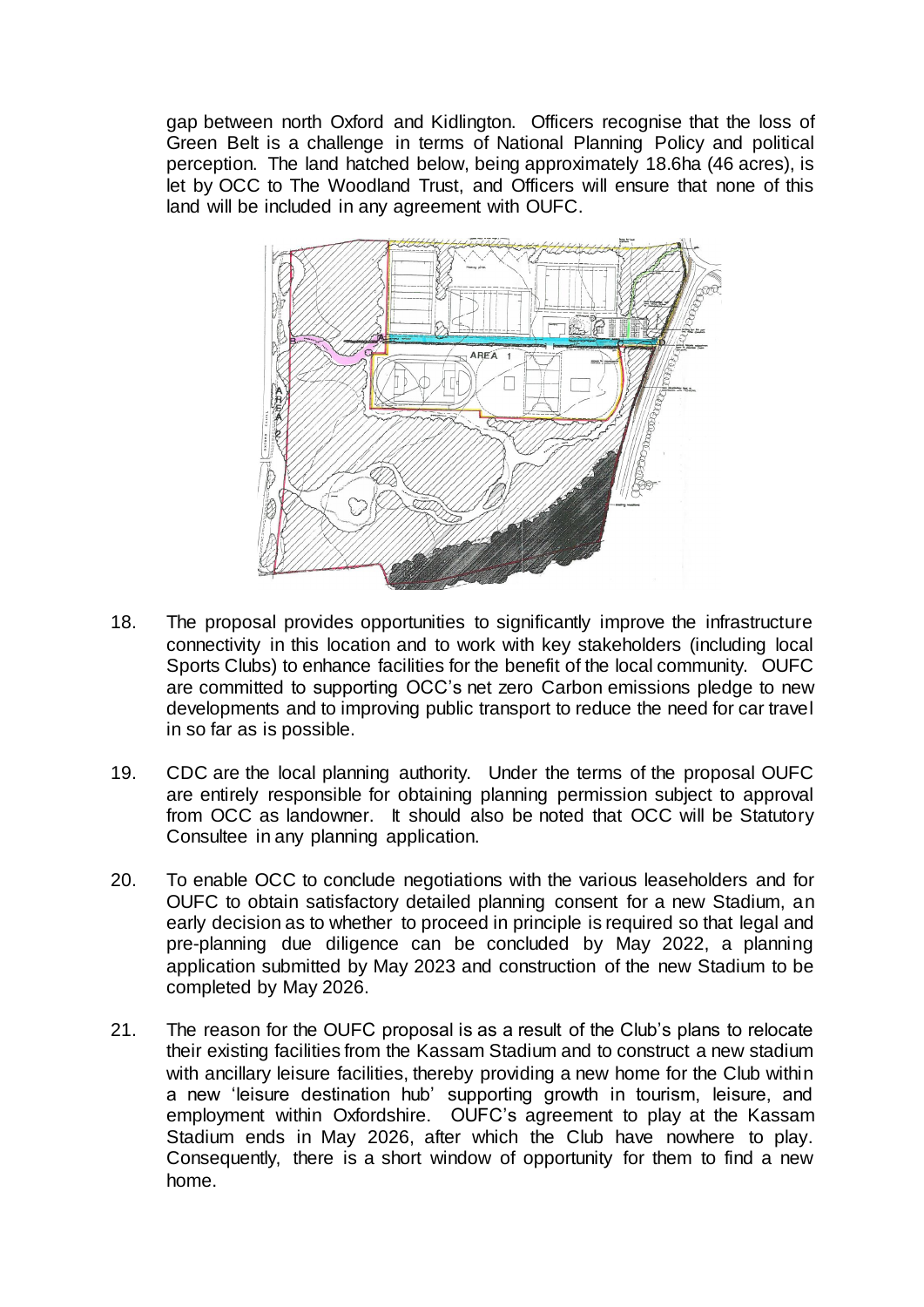22. The relocation of OUFC is likely to be of significant media and public interest, both locally and nationally. In addition, any support given to the development of Green Belt land may also attract attention. Consequently, throughout the process, it will be necessary for Officers to carefully coordinate media communications

An illustrative masterplan of the proposed scheme is below:



# **Oxfordshire Fair Deal Alliance Principles**

- 23. Officers consider that the proposal provides opportunities that support the Oxfordshire Fair Deal Alliance principles for the use of the OCC's land including;
	- (a) maintaining a green barrier between Oxford and Kidlington and improving access to nature and green spaces;
	- (b) enhanced facilities for local sports groups and on-going financial support;
	- (c) significantly improve the infrastructure connectivity in this location, improving public transport to reduce the need for car travel in so far as possible, and to improve sustainable transport through increased walking, cycling and rail use;
	- (d) develop local employment opportunities in Oxfordshire. Estimated 800+ new jobs;
	- (e) increase education and innovation through the provision of a sports centre of excellence and facilities linked to elite sport, community sport, health and wellbeing;
	- (f) support OCC's net zero carbon emissions pledge through high sustainable development;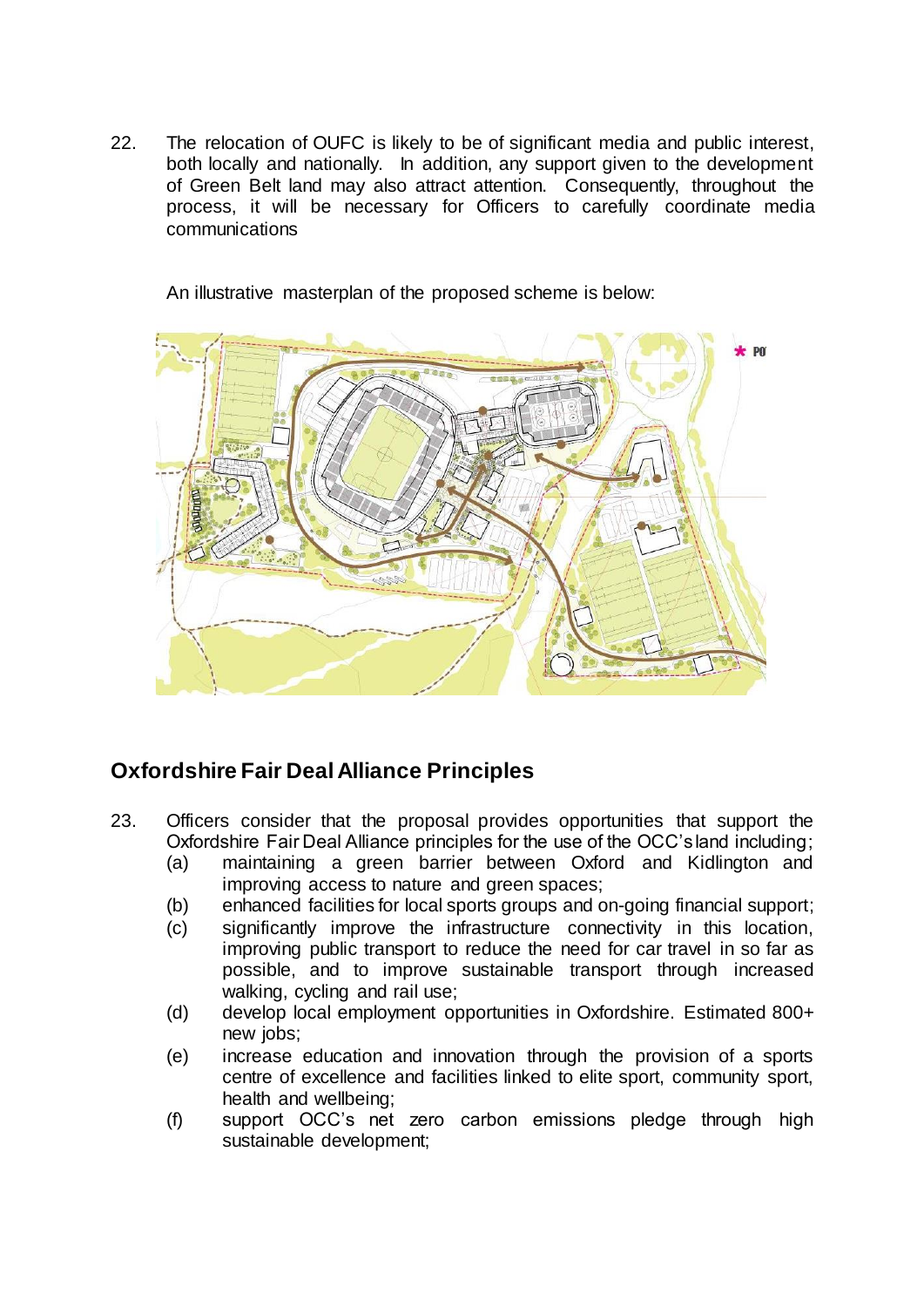# **Financial Implications**

24. The potential financial implications are set out in Appendix 1.

Comments checked by:

Ian Dyson, Assistant Director of Finance, [ian.dyson@oxfordshire.gov.uk](mailto:ian.dyson@oxfordshire.gov.uk)

## **Legal Implications**

- 25. It should be noted that this Report relates to OCC as landowner, and not as Statutory Authority.
- 26. Councils are required to maximise the land value in accordance with S.123 of the Local Government Act 1972 and cannot dispose of land for a consideration (i.e. monetary payment) less than the best that can be reasonably obtained in the market, except with permission of the Secretary of State.
- 27. OUFC have provided Counsel's Opinion stating that as long as OUFC's proposal is compliant with S.123 of the Local Government Act 1972, the proposal is unlikely to give rise to state aid or subsidy concerns. Legal Services will seek verification of this in due course, but at present have no reason to doubt it.
- 28. In view of CDC's involvement with the transaction (both as current lessee of the site and as planning authority) and because CDC is being asked to surrender an asset (its existing lease) to facilitate the transaction, there is potential for conflict of interest between the two authorities. Maintaining the Ethical Wall between officers referred to at paragraph 6 above will be important.

Comments checked by:

Richard Hodby, Solicitor, Legal Services [\(richard.hodby@oxfordshire.gov.uk\)](mailto:richard.hodby@oxfordshire.gov.uk) 

## **Equality & Inclusion Implications**

- 29. As part of any proposal both OCC and CDC will be looking to see that the sports clubs and community uses will continue to be provided within any new development.
- 30. In light of the proposed location which is close to existing public transport facilities it will provide easier access for the public.
- 31. The proposal would provide for an increase in local employment opportunities estimated by OUFC at 800+ new jobs.